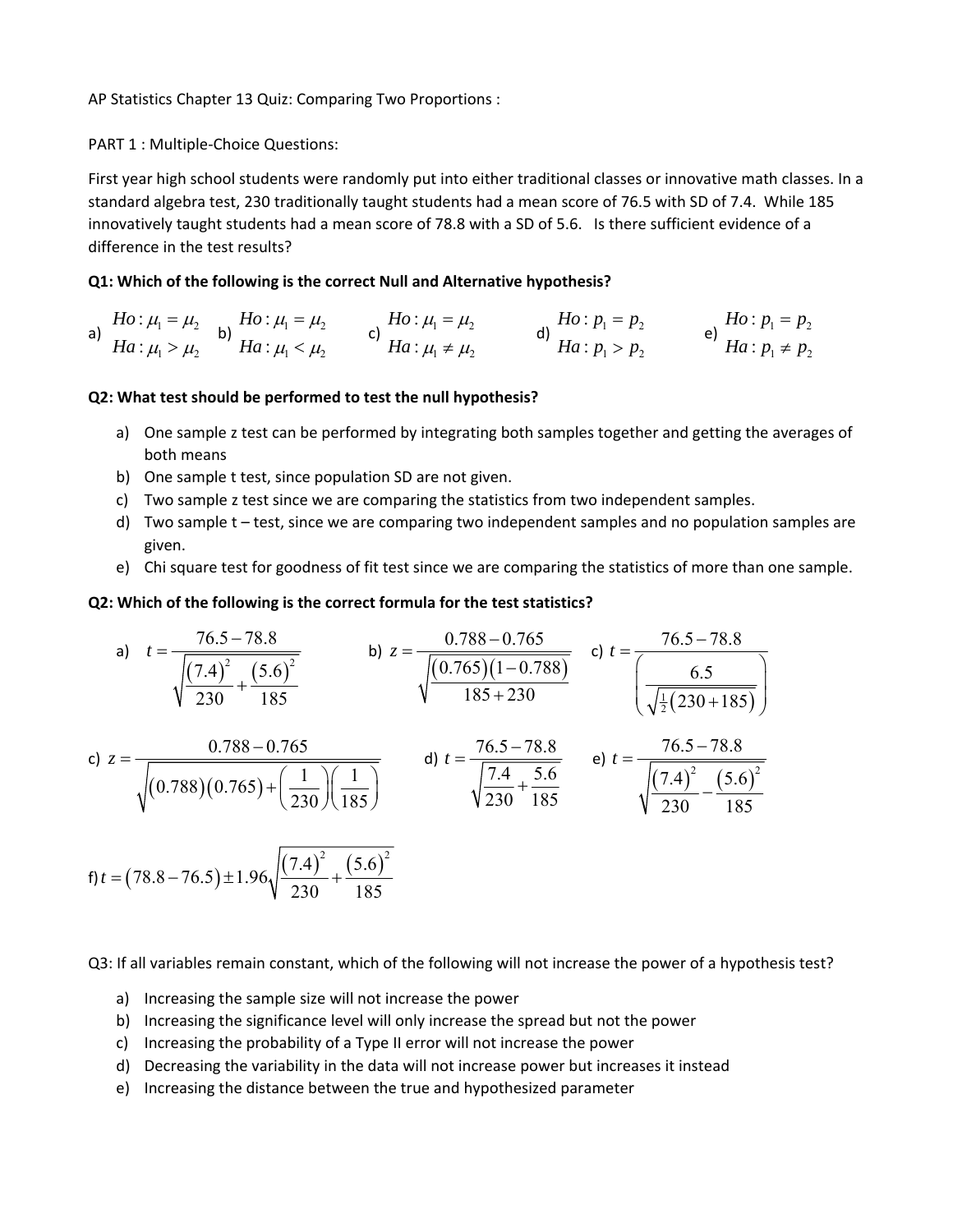Before televised debates, a poll of 800 registered voters showed 560 in favor of Biden. After the debates a poll of 600 voters showed 450 in favor of Biden. Is there sufficient evidence that the Biden's popularity has increased?

### **Q4: Which of the following is the correct Null and Alternative hypothesis?**

a)  $\mu_1 - \mu_2$  $1 - \mu_2$ : : *Ho Ha*  $\mu_{\text{\tiny{l}}} = \mu_{\text{\tiny{l}}}$  $\mu_{\text{\tiny{l}}} > \mu_{\text{\tiny{l}}}$  $=$   $\mu_2$  b)  $Ho: \mu_1 = \mu_2$ <br>  $> \mu_2$  b)  $Ha: \mu_1 < \mu_2$ : : *Ho Ha*  $\mu_{\text{\tiny{l}}} = \mu_{\text{\tiny{l}}}$  $\mu_{\text{\tiny{l}}} < \mu_{\text{\tiny{l}}}$  $=$  $\lt$ c)  $\mu_1 - \mu_2$  $1 + \mu_2$ : : *Ho Ha*  $\mu_{\text{\tiny{l}}} = \mu_{\text{\tiny{l}}}$  $\mu_{\text{\tiny{l}}} \neq \mu_{\text{\tiny{l}}}$  $=$   $\mu_2$   $\qquad$  d)  $\frac{Ho : p_1 = p_2}{Ha : p_1 > p_2}$ : : *Ho* :  $p_1 = p$ *Ha* :  $p_1 > p$  $= p_2$ <br>  $> p_2$   $=$   $\theta$ )  $Ha : p_1 \neq p_2$ <br>  $Ha : p_1 \neq p_2$ : : *Ho* :  $p_1 = p$  $Ha: p_1 \neq p$  $=$  $\neq$ 

#### **Q5: What test should be performed to test the null hypothesis?**

- a) One sample z test can be performed by integrating both samples together and getting the averages of both means
- b) One sample t test, since population SD are not given.
- c) Two sample z test since we are comparing the statistics from two independent samples.
- d) Two sample t test, since we are comparing two independent samples and no population samples are given.
- e) Chi square test for goodness of fit test since we are comparing the statistics of more than one sample.

#### **Q6: Which of the following is the correct formula for the test statistics?**

a) 
$$
t = \frac{0.7 - 0.75}{\sqrt{\frac{(560)^2}{800} + \frac{(450)^2}{600}}}
$$
 b)  $z = \frac{0.7 - 0.75}{\sqrt{\frac{(0.75)(1 - 0.75)}{800 + 600}}}$  c)  $t = \frac{600 - 450}{\sqrt{\frac{1}{2}(800 + 600)}}$ 

d) 
$$
z = \frac{0.7 - 0.75}{\sqrt{\frac{0.7(0.3)}{800} + \frac{0.75(0.25)}{600}}} \quad \text{e) } z = \frac{0.7 - 0.75}{\sqrt{(0.7214)(1 - 0.7214)(\frac{1}{800} + \frac{1}{600})}}
$$
  
f)  $z = \frac{0.7 - 0.75}{\sqrt{\left(\frac{560 + 450}{800 + 600}\right)\left(1 - \frac{560 + 450}{800 + 600}\right) + \frac{1}{800} + \frac{1}{600}}}$ 

Q7: When performing a hypothesis test, which of the following will increase with an increase in sample size?

- a) The probability of a Type I error
- b) The probability of a Type II error
- c) The power of the test
- d) The significance level a
- e)  $1 power$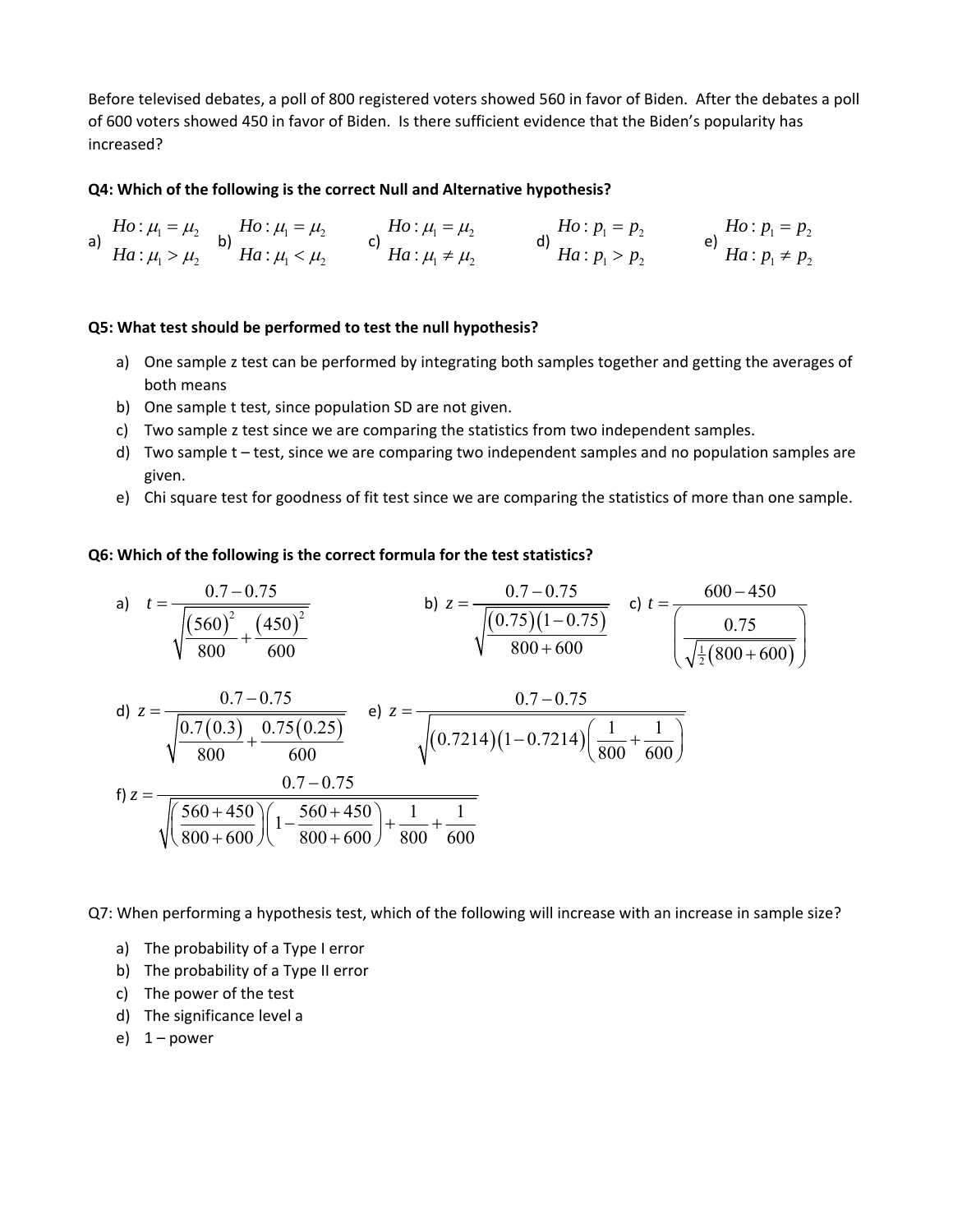Part 2: Written Response Questions

Q8: A professor believes that human skull sizes increased between two time periods. She plans to randomly sample 30 skulls from each period and will reject any equality claim if the mean skull circumference in the second time period sample is at least 1 inch greater than the mean skull circumference from the first period sample. If the SD of the skull circumference in all time periods is known to be 2.3inches, what is the probability the professor will mistakenly reject a correct null hypothesis of equality?

- a) State the null and alternative hypothesis
- b) Find the z-score and p-value. Explain your results
- c) Am I looking for  $\alpha$ ,  $\beta$ , or power? Please explain?

Q9) A researcher things that people under the age of thirty have vocabularies that are different than those of people over fifty five years of age. The researcher administers a vocabulary test to a group of 50 younger subjects and to a group of 65 older subjects. Higher scores reflect better performance. The mean score for younger subjects was 13.5 with a SD of 5.0. The mean older score for older subjects was 21.3 with a SD of 6.2. Does this experiment provide evidence for the researcher's theory?

- a) Please provide in word the null and alternative hypothesis. Is this one tail or two tail. Please explain
- b) Please indicate the decision rule for rejecting the null hypothesis, including critical value(s) for the appropriate statistic
- c) Using an alpha level of 0.01, test the null hypothesis. As part of this test, please compare the actual value for the appropriate statistic against the critical value(s) for the appropriate statistic
- d) State your conclusion regarding the results from this test in simple language that someone without a statistical background would be able to understand.